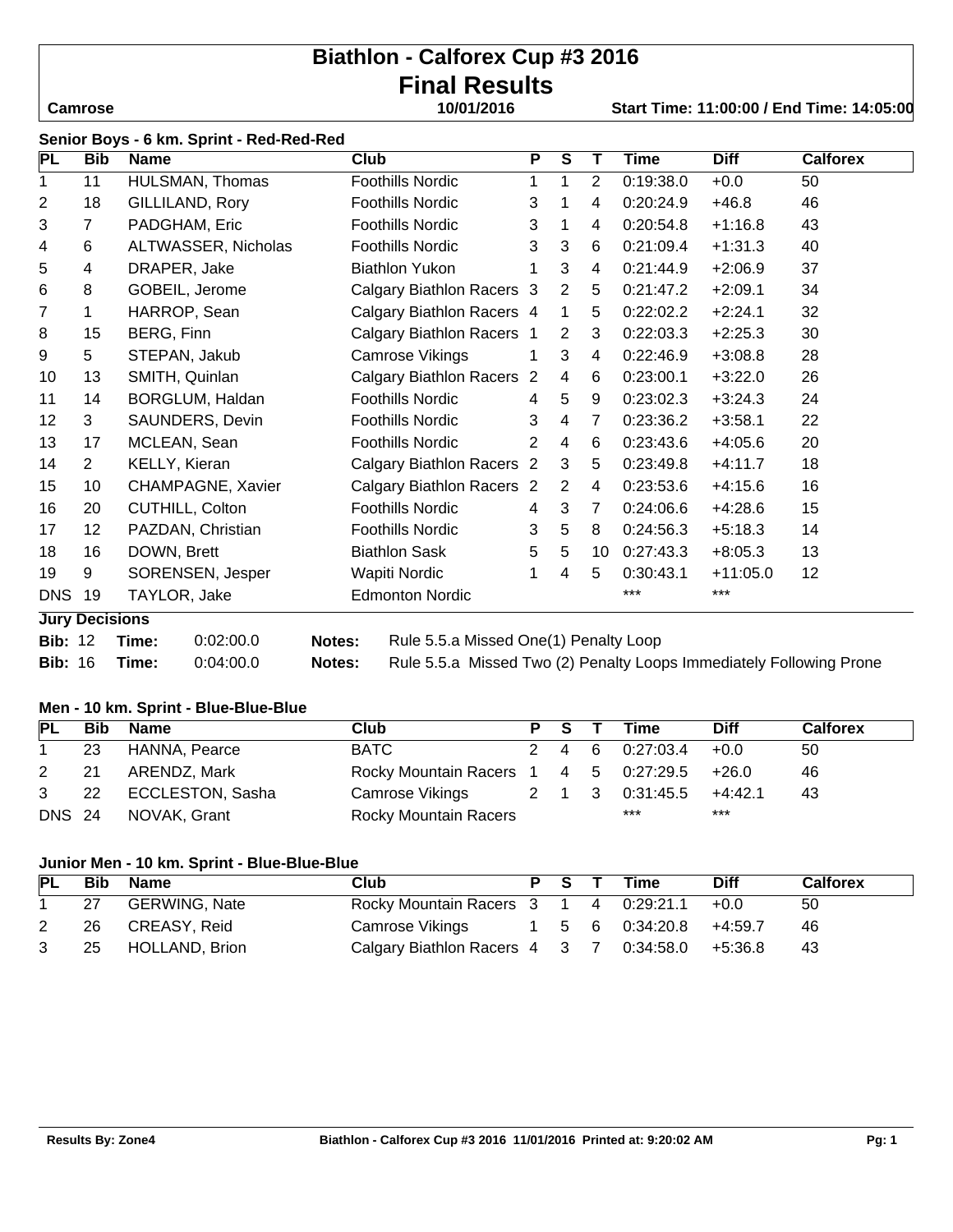# **Youth Men - 7.5 km. Sprint - Green-Green-Green**

| IPL            | <b>Bib</b> | <b>Name</b>                 | Club                           | P  |   |    | Time      | <b>Diff</b> | <b>Calforex</b> |
|----------------|------------|-----------------------------|--------------------------------|----|---|----|-----------|-------------|-----------------|
|                | 33         | CHURCHILL, Ben              | <b>Calgary Biathlon Racers</b> |    |   | 2  | 0:24:00.1 | $+0.0$      | 50              |
| 2              | 36         | SINGLETON, Mark             | <b>Edmonton Nordic</b>         | 2  | 2 | 4  | 0:24:31.6 | $+31.4$     | 46              |
| 3              | 29         | RUNNALLS, Adam              | Calgary Biathlon Racers 3      |    | 3 | 6  | 0:25:02.9 | $+1:02.7$   | 43              |
| 4              | 39         | <b>BOCHKARNIKOV, Sergey</b> | Calgary Biathlon Racers 2      |    | 4 | -6 | 0:25:47.8 | $+1:47.6$   | 40              |
| 5              | 37         | BERLING, Chad               | Calgary Biathlon Racers 3      |    | 3 | 6  | 0:25:53.1 | $+1:52.9$   | 37              |
| 6              | 38         | STUSHNOFF, Thomas           | Rocky Mountain Racers          |    |   | 2  | 0:26:27.5 | $+2:27.3$   | 34              |
| $\overline{7}$ | 34         | MANN, Taij                  | <b>Edmonton Nordic</b>         | 2. | 4 | 6  | 0:27:46.3 | $+3:46.2$   | 32              |
| 8              | 30         | GOLDHAWK, Kieran            | Calgary Biathlon Racers 3      |    | 2 | 5  | 0:28:03.0 | $+4:02.8$   | 30              |
| 9              | 28         | <b>LUCKERT, Travis</b>      | <b>Edmonton Nordic</b>         | 3  | 5 | 8  | 0:29:33.6 | $+5:33.4$   | 28              |
| 10             | 31         | LINKLATER, Wynn             | <b>Edmonton Nordic</b>         | 3  |   | 4  | 0:29:42.2 | $+5:42.0$   | 26              |
| 11             | 32         | <b>MACDONELL, Curtis</b>    | <b>Foothills Nordic</b>        | 4  | 3 | 7  | 0:31:20.6 | $+7:20.4$   | 24              |
| 12             | 35         | EMMERLING, Ryden            | Camrose Vikings                | 4  | 4 | 8  | 0:36:25.8 | $+12:25.6$  | 22              |

#### **Women - 7.5 km. Sprint - Green-Green-Green**

| PL | Bib | Name               | Club                   | PS T              | <b>Time</b> | <b>Diff</b> | <b>Calforex</b> |
|----|-----|--------------------|------------------------|-------------------|-------------|-------------|-----------------|
|    | 40  | PATERSON, Jennifer | <b>Edmonton Nordic</b> | $1\quad 2\quad 3$ | 0:31:26.4   | $+0.0$      | 50              |
|    | -41 | ALTON, Davis       | Wapiti Nordic          | 2 2 4             | 0:36:15.2   | $+4.48.8$   | 46              |
|    | 42  | BURKE, Daniella    | Camrose Vikings        | 4 4 8             | 0:40:28.1   | $+9:01.7$   | 43              |

#### **Junior Women - 7.5 km. Sprint - Green-Green-Green**

| PL | <b>Bib</b> | Name                    | Club                    |  |        | Гіmе      | Diff   | Calforex |
|----|------------|-------------------------|-------------------------|--|--------|-----------|--------|----------|
|    | 43         | <b>RUNNALLS, Ashley</b> | Calgary Biathlon Racers |  | - 2357 | 0:33:44.6 | $+0.0$ | ხ∪       |

# **Youth Women - 6 km. Sprint - Red-Red-Red**

| PL | <b>Bib</b> | Name                    | Club                  | PS T                | Time            | <b>Diff</b> | <b>Calforex</b> |
|----|------------|-------------------------|-----------------------|---------------------|-----------------|-------------|-----------------|
|    | 47         | SEPANDJ, Darya          | <b>BATC</b>           | $0\quad 2\quad 2$   | 0:21:48.0       | $+0.0$      | 50              |
| 2  | 44         | <b>GILLETT, Katrine</b> | <b>Canmore Nordic</b> |                     | 2 3 5 0:24:25.2 | $+2:37.1$   | 46              |
| 3  | 46         | KOVACHIK, Amelia        | Canmore Nordic        | $1\quad 2\quad 3$   | 0:25:43.8       | $+3:55.7$   | -43             |
| 4  | 45         | <b>WICHERS, Kerstin</b> | Camrose Vikings       | $0 \quad 4 \quad 4$ | 0:29:28.7       | $+7:40.6$   | 40              |

#### **Master Men - 6 km. Sprint - Red-Red-Red**

| <b>PL</b>      | <b>Bib</b>            | <b>Name</b>           | <b>Club</b>             | P | S |   | Time      | <b>Diff</b> | <b>Calforex</b> |
|----------------|-----------------------|-----------------------|-------------------------|---|---|---|-----------|-------------|-----------------|
| 1.             | 55                    | KLOTZ, Farley         | Foothills Nordic        | 2 | 4 | 6 | 0:22:58.3 | $+0.0$      | 50              |
| 2              | 49                    | PROUDFOOT, James      | Wapiti Nordic           | 0 | 3 | 3 | 0:24:08.8 | $+1:10.4$   | 46              |
| 3              | 51                    | PETROV, Andrei        | <b>Edmonton Nordic</b>  |   | 4 | 6 | 0:25:11.2 | $+2:12.9$   | 43              |
| 4              | 56                    | <b>BORGLUM, Brian</b> | <b>Foothills Nordic</b> | 2 | 3 | 5 | 0:26:24.9 | $+3:26.6$   | 40              |
| 5              | 50                    | POIRIER, Greg         | Wapiti Nordic           | 3 | 4 |   | 0:26:30.8 | $+3:32.4$   | 37              |
| 6              | 48                    | CREASY, Glen          | Camrose Vikings         | 3 | 4 |   | 0:27:41.5 | $+4:43.2$   | 34              |
| $\overline{7}$ | 53                    | TEW, Ryan             | <b>Hinton Nordic</b>    | 2 | 5 |   | 0:27:47.3 | $+4:48.9$   | 32              |
| 8              | 52                    | FORER, Douglas        | <b>Edmonton Nordic</b>  | 2 | 5 |   | 0:32:08.8 | $+9:10.5$   | 30              |
| 9              | 54                    | JOHNSON, Bernard      | <b>Biathlon Yukon</b>   | 3 | 4 |   | 0:32:23.1 | $+9:24.8$   | 28              |
|                | <b>Jury Decisions</b> |                       |                         |   |   |   |           |             |                 |

**Bib:** 53 **Time:** 0:02:00.0 **Notes:** Rule 5.5.d Violated Rules of Fair Play: Deviated From Marked Course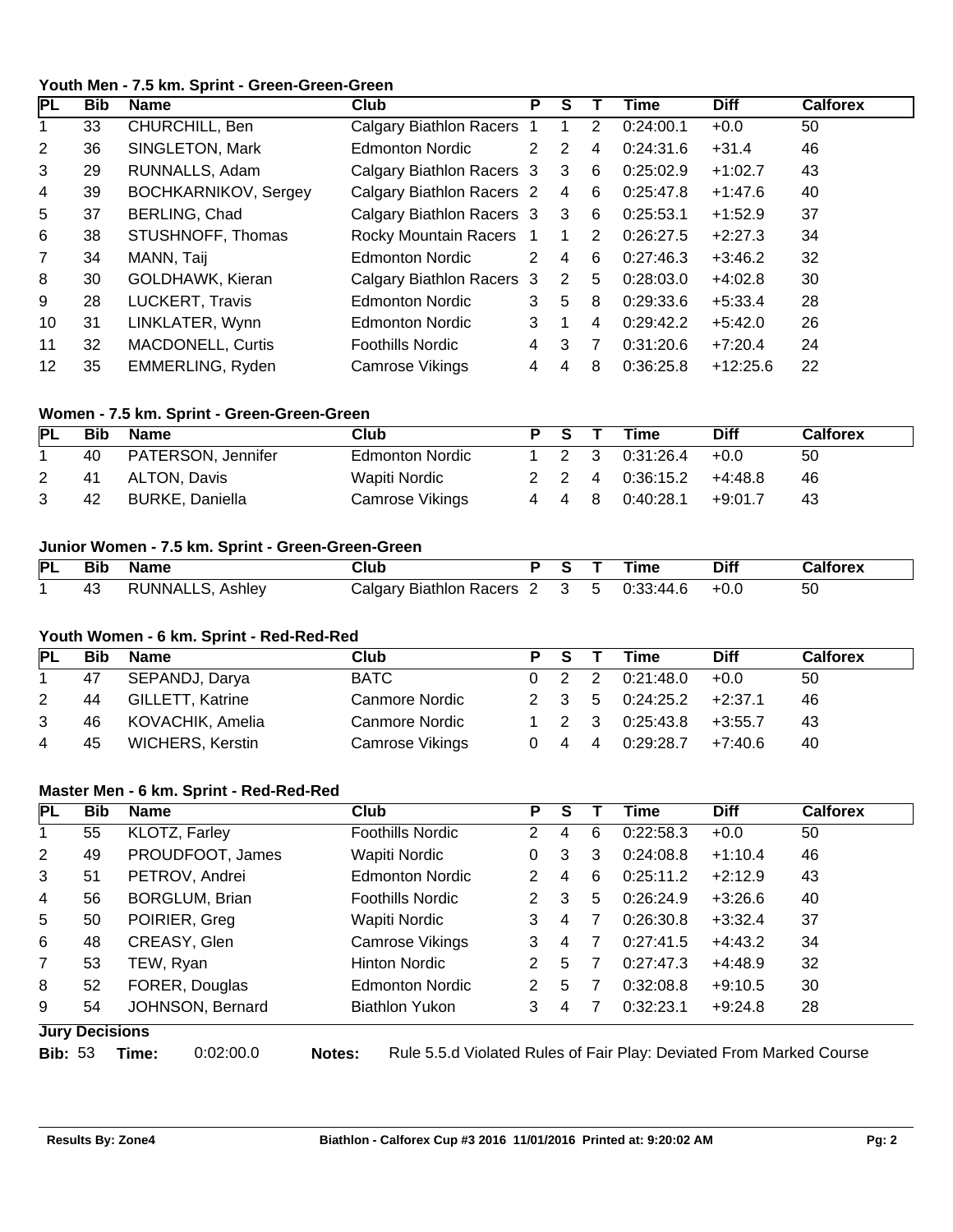# **Master Women - 6 km. Sprint - Red-Red-Red**

| IPL           | <b>Bib</b> | Name                    | <b>Club</b>             | Р |   |   | Time      | <b>Diff</b> | <b>Calforex</b> |
|---------------|------------|-------------------------|-------------------------|---|---|---|-----------|-------------|-----------------|
|               | 58         | HALL, Deborah           | <b>Foothills Nordic</b> | 3 | 4 |   | 0:29:53.8 | $+0.0$      | 50              |
| 2             | 64         | MACCULLOCH, Lynette     | <b>Foothills Nordic</b> |   | 3 | 5 | 0:30:35.3 | $+41.5$     | 46              |
| 3             | 62         | JANES, Cori             | Wapiti Nordic           |   | 4 | 5 | 0:30:36.1 | $+42.2$     | 43              |
| 4             | 59         | <b>HARTLING, Judith</b> | <b>Biathlon Yukon</b>   |   | 3 | 5 | 0:35:13.0 | $+5:19.2$   | 40              |
| 5             | 61         | <b>BROUGH, Lori</b>     | Wapiti Nordic           |   | 4 | 6 | 0:37:50.1 | $+7:56.3$   | 37              |
| 6             | 60         | <b>WALLACE, Niki</b>    | Wapiti Nordic           |   | 5 | 9 | 0:38:39.6 | $+8:45.8$   | 34              |
|               | 57         | FORBES, Charlie         | Wapiti Nordic           | 3 | 5 | 8 | 0:39:44.9 | $+9:51.0$   | 32              |
| <b>DNS 63</b> |            | WILLIAMS, Robyn         | Fast & Fossil           |   |   |   | $***$     | $***$       |                 |

# **Senior Girls - 6 km. Sprint - Red-Red-Red**

| PL | <b>Bib</b>            | <b>Name</b>            | Club                    | P              | $\overline{s}$ |    | Time      | <b>Diff</b> | <b>Calforex</b> |
|----|-----------------------|------------------------|-------------------------|----------------|----------------|----|-----------|-------------|-----------------|
| 1  | 73                    | BENNETT, Erin          | <b>Edmonton Nordic</b>  | 1              | 3              | 4  | 0:23:31.7 | $+0.0$      | 50              |
| 2  | 69                    | PARADIS, Pascale       | <b>Foothills Nordic</b> | $\overline{2}$ | 3              | 5  | 0:24:12.6 | $+40.9$     | 46              |
| 3  | 79                    | SELLERS, Anna          | Canmore Nordic          | $\overline{2}$ | 4              | 6  | 0:24:55.1 | $+1:23.3$   | 43              |
| 4  | 68                    | <b>HOILETT, Claire</b> | <b>Canmore Nordic</b>   | 1              | 3              | 4  | 0:25:01.8 | $+1:30.1$   | 40              |
| 5  | 81                    | SHERRINGTON, Jenna     | <b>Foothills Nordic</b> | $\overline{2}$ | 4              | 6  | 0:25:29.6 | $+1:57.8$   | 37              |
| 6  | 77                    | KLOTZ, Annika          | <b>Foothills Nordic</b> | 3              | 2              | 5  | 0:25:32.1 | $+2:00.4$   | 34              |
| 7  | 80                    | MINARIK, Anna          | <b>Edmonton Nordic</b>  | $\overline{2}$ | 2              | 4  | 0:25:45.9 | $+2:14.2$   | 32              |
| 8  | 75                    | SAUVÉ, Élise           | <b>Foothills Nordic</b> | $\Omega$       | 4              | 4  | 0:26:05.8 | $+2:34.1$   | 30              |
| 9  | 74                    | DEUCHAR, Ashley        | <b>Foothills Nordic</b> | 0              | 4              | 4  | 0:26:55.6 | $+3:23.9$   | 28              |
| 10 | 71                    | MIREJOVSKY, Anne       | Camrose Vikings         | 3              | 3              | 6  | 0:26:57.7 | $+3:26.0$   | 26              |
| 11 | 67                    | ORVIG, Megan           | Canmore Nordic          | 3              | 2              | 5  | 0:27:16.5 | $+3:44.8$   | 24              |
| 12 | 78                    | TILLEY, Tatiana        | <b>Foothills Nordic</b> | $\mathbf 1$    | 4              | 5  | 0:28:01.0 | $+4:29.3$   | 22              |
| 13 | 66                    | COYNE, Karly           | Canmore Nordic          | 4              | 5              | 9  | 0:28:04.9 | $+4:33.2$   | 20              |
| 14 | 70                    | PACZKOWSKI, Emma       | Canmore Nordic          | 4              | 3              | 7  | 0.28:29.0 | $+4:57.3$   | 18              |
| 15 | 76                    | DITTRICH, Katya        | <b>Foothills Nordic</b> | $\overline{2}$ | 5              | 7  | 0:30:44.0 | $+7:12.3$   | 16              |
| 16 | 72                    | LINKLATER, Fiona       | <b>Edmonton Nordic</b>  | 5              | 5              | 10 | 0:32:47.7 | $+9:16.0$   | 15              |
| 17 | 65                    | BAUER, Odessa          | <b>Edmonton Nordic</b>  | 4              | 3              | 7  | 0:36:13.2 | $+12:41.4$  | 14              |
|    | <b>Jury Decisions</b> |                        |                         |                |                |    |           |             |                 |

**Bib:** 72 **Time:** 0:02:00.0 **Notes:** Rule 5.5.a Missed One(1) Penalty Loop

# **Sport Men - 6 km. Sprint - Red-Red-Red**

| <b>PL</b> | <b>Bib</b> | <b>Name</b>   | Club            | S.                 |   | Time      | Diff      | <b>Calforex</b> |
|-----------|------------|---------------|-----------------|--------------------|---|-----------|-----------|-----------------|
|           | 83         | SHIRE, Joshua | Edmonton Nordic | $\mathbf{\Lambda}$ |   | 0:30:55.1 | $+0.0$    | 50              |
| 2         | 82         | WONG, Steven  | Edmonton Nordic |                    | 8 | 0:31:57.3 | $+1:02.2$ | 46              |

# **Sport Women - 6 km. Sprint - Red-Red-Red**

| PL            | <b>Bib</b>            | Name                    | Club                   | P S |       | $\mathbf{T}$   | Time      | <b>Diff</b> | <b>Calforex</b> |
|---------------|-----------------------|-------------------------|------------------------|-----|-------|----------------|-----------|-------------|-----------------|
|               | 85                    | MOINET, Andrea          | Camrose Vikings        | 2 2 |       | $\overline{4}$ | 0:33:52.8 | $+0.0$      | 50              |
| 2             | 86                    | <b>BROWN, Christine</b> | <b>Edmonton Nordic</b> |     | 5 4 9 |                | 0:59:18.9 | $+25:26.1$  | 46              |
| <b>DNS 84</b> |                       | DALY, Brianna           | Camrose Vikings        |     |       |                | $***$     | $***$       |                 |
|               | <b>Jury Decisions</b> |                         |                        |     |       |                |           |             |                 |

**Bib:** 86 **Time:** 0:02:00.0 **Notes:** Rule 5.5.a Missed One(1) Penatly Loop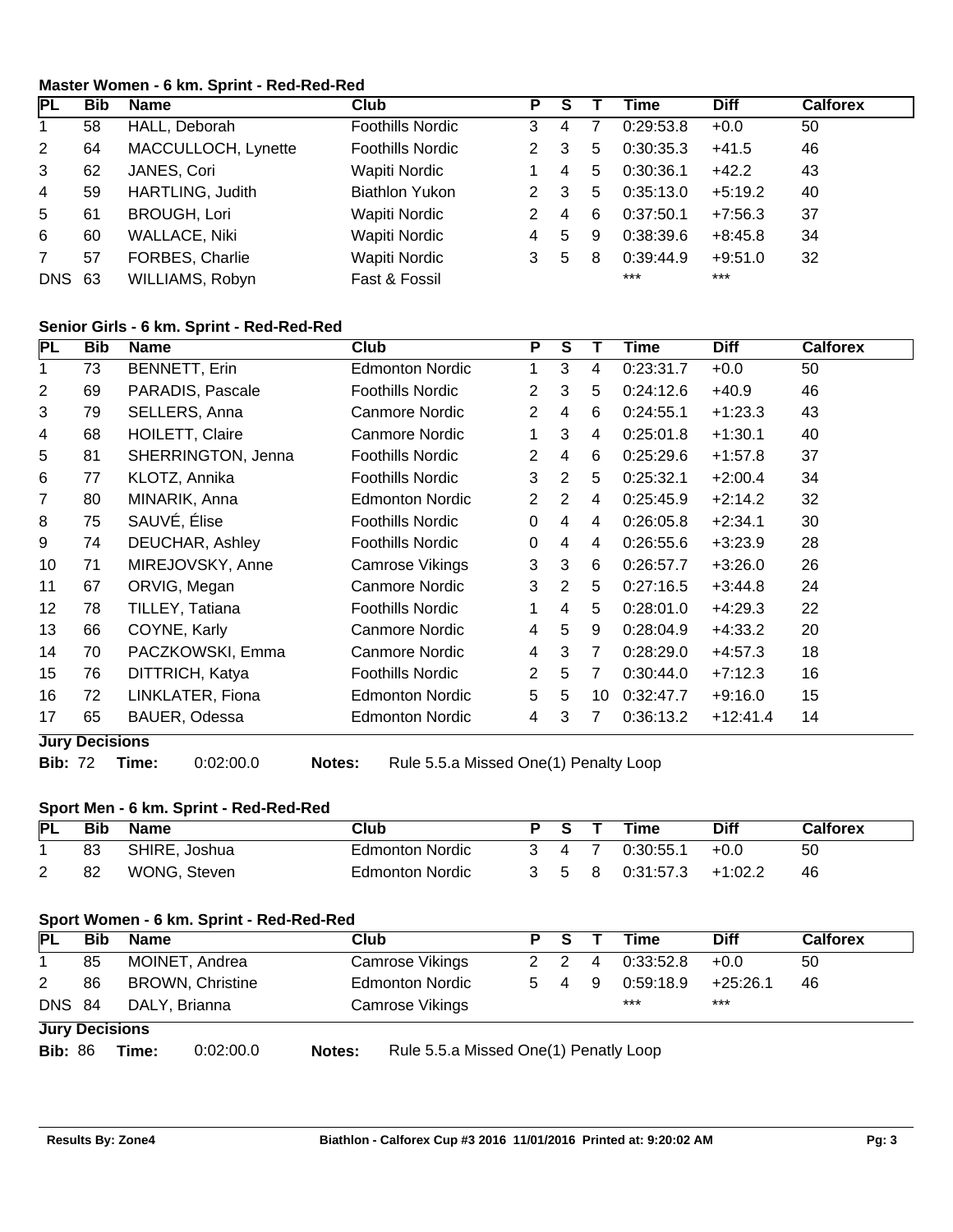# **Dev 2 - Boys - 3.75 km. Sprint - Pink-Pink-Pink**

| PL             | <b>Bib</b>            | Name                    | Club                           | P              | Р |                | Time      | <b>Diff</b> | <b>Calforex</b> |
|----------------|-----------------------|-------------------------|--------------------------------|----------------|---|----------------|-----------|-------------|-----------------|
| 1              | 92                    | EYRE, Gareth            | Foothills Nordic               | 0              | 3 | 3              | 0:11:27.5 | $+0.0$      | 50              |
| 2              | 91                    | MCBRIDE, Logan          | <b>Foothills Nordic</b>        | 3              | 3 | 6              | 0:12:48.1 | $+1:20.5$   | 46              |
| 3              | 89                    | LINKLATER, Callum       | <b>Edmonton Nordic</b>         | $\overline{2}$ | 2 | 4              | 0:12:58.8 | $+1:31.3$   | 43              |
| 4              | 98                    | LOVSTROM, Reid          | <b>Foothills Nordic</b>        | 4              | 3 | 7              | 0:13:34.3 | $+2:06.8$   | 40              |
| 5              | 94                    | <b>GROENEVELD, Will</b> | <b>Calgary Biathlon Racers</b> | -2             | 4 | 6              | 0:14:06.0 | $+2:38.5$   | 37              |
| 6              | 96                    | MALKINSON, Sam          | <b>Foothills Nordic</b>        | 4              | 4 | 8              | 0:14:45.3 | $+3:17.8$   | 34              |
| $\overline{7}$ | 97                    | MILLS, Joseph           | <b>Foothills Nordic</b>        | $\overline{2}$ | 5 | 7              | 0:14:52.3 | $+3:24.8$   | 32              |
| 8              | 88                    | THOROGOOD, Tynan        | <b>Calgary Biathlon Racers</b> | -2             | 2 | 4              | 0:14:57.2 | $+3:29.7$   | 30              |
| 9              | 90                    | WALLACE, Donovan        | Wapiti Nordic                  | 3              | 5 | 8              | 0:15:02.5 | $+3:35.0$   | 28              |
| 10             | 95                    | BERGQUIST, Nolan        | Camrose Vikings                | 3              | 4 | $\overline{7}$ | 0:15:17.5 | $+3:50.0$   | 26              |
| 11             | 87                    | ROMANZIN, Garrett       | <b>Calgary Biathlon Racers</b> |                |   | 2              | 0:15:25.9 | $+3:58.4$   | 24              |
| 12             | 93                    | BROUGH, Lyndon          | Wapiti Nordic                  | 5              | 4 | 9              | 0:17:25.9 | $+5:58.3$   | 22              |
|                | <b>Jury Decisions</b> |                         |                                |                |   |                |           |             |                 |

| <b>Bib: 87</b> | Time: | 0:02:00.0 | <b>Notes:</b> | Rule 5.5.d Violated Rules of Fair Play: Deviated From Marked Course |
|----------------|-------|-----------|---------------|---------------------------------------------------------------------|
| <b>Bib: 88</b> | Time: | 0:02:00.0 | <b>Notes:</b> | Rule 5.5.d Violated Rules of Fair Play: Deviated From Marked Course |

# **Dev 2 - Girls - 3.75 km. Sprint - Pink-Pink-Pink**

| <b>PL</b>      | <b>Bib</b>             | <b>Name</b>           | <b>Club</b>      | P              | P        |    | Time      | <b>Diff</b> | <b>Calforex</b> |
|----------------|------------------------|-----------------------|------------------|----------------|----------|----|-----------|-------------|-----------------|
| 1.             | 108                    | STRUM, Clara Joy      | Canmore Nordic   | 3              | 2        | 5  | 0:14:04.0 | $+0.0$      | 50              |
| 2              | 107                    | <b>BOBIER, Sol</b>    | Edmonton Nordic  | 2              | 3        | 5  | 0:14:07.2 | $+3.2$      | 46              |
| 3              | 106                    | OSNESS, Emma          | Foothills Nordic | 3              | 2        | 5  | 0:14:19.7 | $+15.7$     | 43              |
| 4              | 104                    | ALTWASSER, Kaitlyn    | Foothills Nordic | 3              | 4        |    | 0:14:26.7 | $+22.7$     | 40              |
| 5              | 101                    | LAFLAMME, Sarah       | Foothills Nordic | 3              | $\Omega$ | 3  | 0:15:00.6 | $+56.6$     | 37              |
| 6              | 102                    | WALCH, Naomi          | Foothills Nordic | 2              | 5        | 7  | 0:15:33.6 | $+1:29.6$   | 34              |
| $\overline{7}$ | 100                    | BROWN, Abigail        | Edmonton Nordic  | $\overline{2}$ | 4        | 6  | 0:16:25.6 | $+2:21.6$   | 32              |
| 8              | 105                    | <b>CHAMBERS, Lexi</b> | Foothills Nordic | 5              | 5        | 10 | 0:16:35.3 | $+2:31.3$   | 30              |
| 9              | 99                     | HOPKINS, Miranda      | Wapiti Nordic    | 2              | 5        |    | 0:20:12.9 | $+6:08.9$   | 28              |
| 10             | 103<br>Tomas Devisions | FORBES, Attie         | Wapiti Nordic    | 3              | 3        | 6  | 0:21:05.9 | $+7:01.9$   | 26              |

**Jury Decisions**

**Bib:** 103 **Time:** 0:02:00.0 **Notes:** Rule 5.5.a Missed One(1) Penalty Loop

# **Dev 1 - Boys - 3 km. Sprint - Black-Black-Black**

| PL             | <b>Bib</b> | Name                   | Club                    | P  | P |   | Time      | <b>Diff</b> | <b>Calforex</b> |
|----------------|------------|------------------------|-------------------------|----|---|---|-----------|-------------|-----------------|
|                | 115        | <b>GAUTHIER, Simon</b> | <b>Foothills Nordic</b> | 3  |   | 4 | 0:10:31.7 | $+0.0$      | 50              |
| $\overline{2}$ | 116        | CRAMER, Noah           | <b>Foothills Nordic</b> |    |   | 2 | 0:11:13.3 | $+41.6$     | 46              |
| 3              | 113        | HOLASH, Noah           | <b>Foothills Nordic</b> | 2  | 2 | 4 | 0:12:15.2 | $+1:43.5$   | 43              |
| 4              | 111        | <b>BRINDLE, Oliver</b> | <b>Foothills Nordic</b> |    | 4 | 5 | 0:12:32.0 | $+2:00.3$   | 40              |
| 5              | 109        | NIVEN, Avry            | Camrose Vikings         | 0  |   |   | 0:13:32.0 | $+3:00.3$   | 37              |
| 6              | 117        | MOSES, Samuel          | <b>Foothills Nordic</b> | 3  | 4 |   | 0:14:03.4 | $+3:31.7$   | 34              |
| $\overline{7}$ | 114        | EYRE, Findlay          | <b>Foothills Nordic</b> | 4  |   | 5 | 0:14:09.6 | $+3:37.9$   | 32              |
| 8              | 112        | GIROUARD, Liam         | Wapiti Nordic           | 5. | 3 | 8 | 0:16:44.1 | $+6:12.4$   | 30              |
| 9              | 110        | FORER, Henry           | <b>Edmonton Nordic</b>  | 4  | 5 | 9 | 0:17:16.2 | $+6:44.5$   | 28              |
| <b>DNF</b>     | 118        | JOHNSON, Colby         | <b>Edmonton Nordic</b>  |    |   |   | $***$     | $***$       |                 |